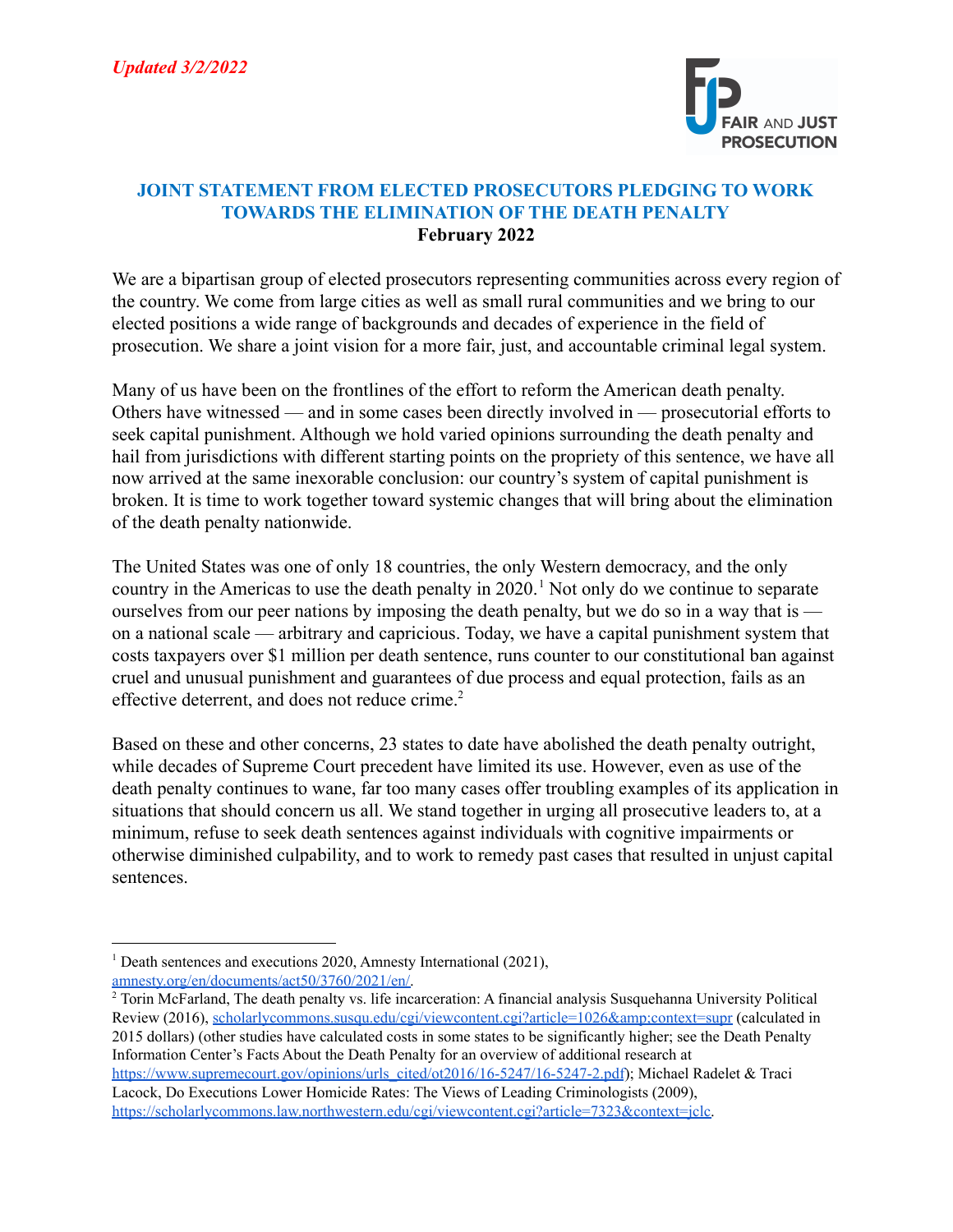When the Supreme Court revived the death penalty in 1976, it did so on the premise that it would affect only the so-called "worst of the worst" — people who "commit a narrow category of the most serious crimes" and demonstrate "extreme culpability."<sup>3</sup> Yet today, nearly 50 years and countless reform efforts later, the death penalty still targets not the worst of the worst, but rather the unluckiest of the unluckiest: people who endured sexual abuse and other unspeakable trauma as children; people with long histories of severe mental illness or traumatic brain injuries, including people struggling with PTSD after serving in the military; people who committed crimes during a psychotic break they can't even remember; people who, because of incomplete cognitive development or other intellectual disability, have never been able to fully function as adults; people with trial lawyers so derelict in their duties and obligations that they never bothered to uncover long histories of illness and trauma. This, tragically, is the profile of death row in America.

We have also seen that racial biases are embedded deep within our system of capital punishment. People of color have accounted for a disproportionate 44% of executions in the United States since 1976 and 58% of defendants currently awaiting execution are people of color.<sup>4</sup> Black defendants accused of crimes against white victims are far more likely to receive the death penalty than other groups.<sup>5</sup> Strikingly, while about 76% of all death penalty cases involve white victims, only one-half of all murder victims are white.<sup>6</sup>

The U.S.'s acceptance of capital punishment is particularly unconscionable given that we know our system too often convicts innocent people. At least 186 people on death row have been exonerated over the last half-century; for every nine people who have been executed since 1976, at least one condemned person has been exonerated.<sup>7</sup> While we will never know how many innocent people we have executed, the National Academy of Sciences estimates that over 4% of current death row prisoners are innocent.<sup>8</sup> And, even in cases that do not lead to a death sentence, the mere prospect of capital punishment can corrupt and corrode the workings of the justice system, compelling innocent people to plead guilty and witnesses to deliver false testimony. In fact, the use or threat of the death penalty was a factor in more than 13% of exonerations across the U.S. in  $2019.9$ 

[deathpenaltyinfo.org/executions/executions-overview/executions-by-race-and-race-of-victim](https://deathpenaltyinfo.org/executions/executions-overview/executions-by-race-and-race-of-victim); Death Penalty Information Center, Current U.S. Death Row Population by Race,

<sup>3</sup> *Gregg v. Georgia*, Oyez, [oyez.org/cases/1975/74-6257](https://www.oyez.org/cases/1975/74-6257); *Kansas v. Marsh*, Oyez, [oyez.org/cases/2005/04-1170](https://www.oyez.org/cases/2005/04-1170); *Roper v. Simmon*s, Justia, [supreme.justia.com/cases/federal/us/543/551/.](https://supreme.justia.com/cases/federal/us/543/551/)

<sup>4</sup> Death Penalty Information Center, Executions by Race and Race of Victim,

[deathpenaltyinfo.org/death-row/overview/demographics.](http://deathpenaltyinfo.org/death-row/overview/demographics)

<sup>6</sup> *Id.* <sup>5</sup> ACLU, Race and the Death Penalty, [aclu.org/other/race-and-death-penalty.](https://www.aclu.org/other/race-and-death-penalty)

<sup>7</sup> Executions by state and region since 1976, Death Penalty Information Center, [deathpenaltyinfo.org/executions/executions-overview/number-of-executions-by-state-and-region-since-1976](https://deathpenaltyinfo.org/executions/executions-overview/number-of-executions-by-state-and-region-since-1976); Innocence, Death Penalty Information Center (2021), [deathpenaltyinfo.org/policy-issues/innocence](http://deathpenaltyinfo.org/policy-issues/innocence).

<sup>&</sup>lt;sup>8</sup> S.R. Gross et al., Rate of false conviction of criminal defendants who are sentenced to death, 111 Proceedings of the National Academy of Sciences 7230–7235 (2014), [pnas.org/content/111/20/7230.](https://www.pnas.org/content/111/20/7230)

<sup>9</sup> DPIC analysis: Use or threat of death penalty implicated in 19 exoneration cases in 2019, Death Penalty Information Center (2020),

[deathpenaltyinfo.org/facts-and-research/dpic-reports/dpic-special-reports/dpic-analysis-2019-exoneration-report-imp](http://deathpenaltyinfo.org/facts-and-research/dpic-reports/dpic-special-reports/dpic-analysis-2019-exoneration-report-implicates-use-or-threat-of-death-penalty-in-19-wrongful-convictions) [licates-use-or-threat-of-death-penalty-in-19-wrongful-convictions.](http://deathpenaltyinfo.org/facts-and-research/dpic-reports/dpic-special-reports/dpic-analysis-2019-exoneration-report-implicates-use-or-threat-of-death-penalty-in-19-wrongful-convictions)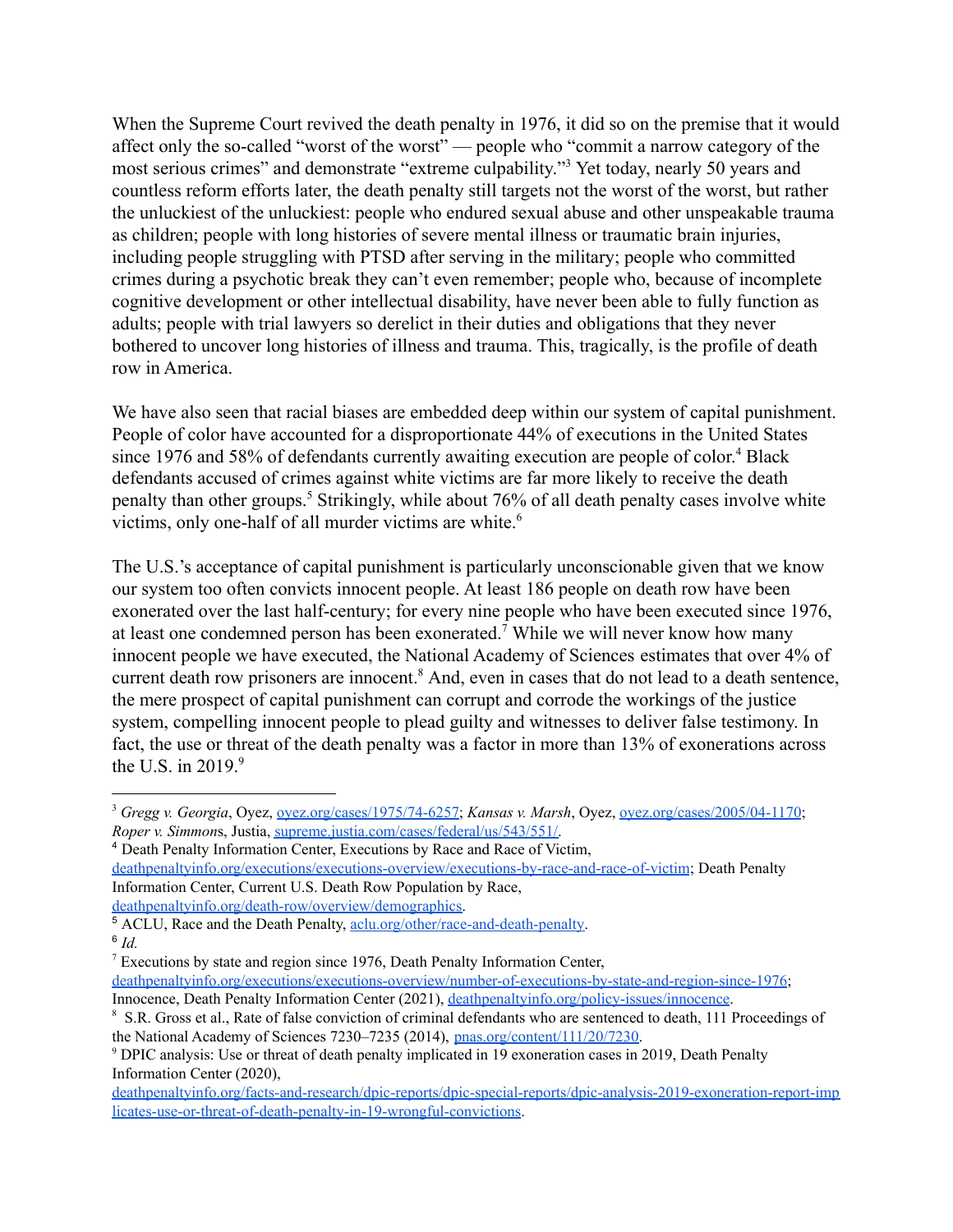We are duty-bound to counter these egregious injustices and we pledge to use our power as prosecutors, whenever and however it may be appropriate, to do so. For those of us in states where the death penalty is still permitted, we will uphold Supreme Court precedent and the interests of justice by refusing to seek the death penalty against people with intellectual disabilities, post-traumatic stress disorder, histories of traumatic brain injury, or other intellectual or cognitive challenges that diminish their ability to fully understand and regulate their own actions. We will support efforts to identify individuals currently on death row in our jurisdictions who experienced these challenges and to seek commutations or other just resolutions. We will also support efforts to overturn existing death sentences in cases that feature a colorable claim of innocence, racial bias, egregiously inadequate or negligent defense counsel, discovery violations, or other misconduct that render us unable to stand by the sentence in good faith. This is the bare minimum that justice demands of us.

As elected prosecutors, we serve as ministers of justice and are obligated to seek outcomes that advance equity, fairness, community safety, and the rule of law. And we are also obligated to reject arbitrariness, racism, and cruelty. We pledge to abide by these obligations by refusing to seek the death penalty against individuals with cognitive impairments or otherwise diminished culpability. And we further commit to work toward the elimination of our nation's failed death penalty system, once and for all.

Respectfully,

**Wesley Bell** Prosecuting Attorney, St. Louis County, Missouri

**Buta Biberaj** Commonwealth's Attorney, Loudoun County, Virginia

**Chesa Boudin** District Attorney, City and County of San Francisco, California

**Aisha Braveboy** State's Attorney, Prince George's County, Maryland

**John Choi** County Attorney, Ramsey County (St. Paul), Minnesota

**Laura Conover** County Attorney, Pima County (Tucson), Arizona

**Dave Clegg** District Attorney, Ulster County, New York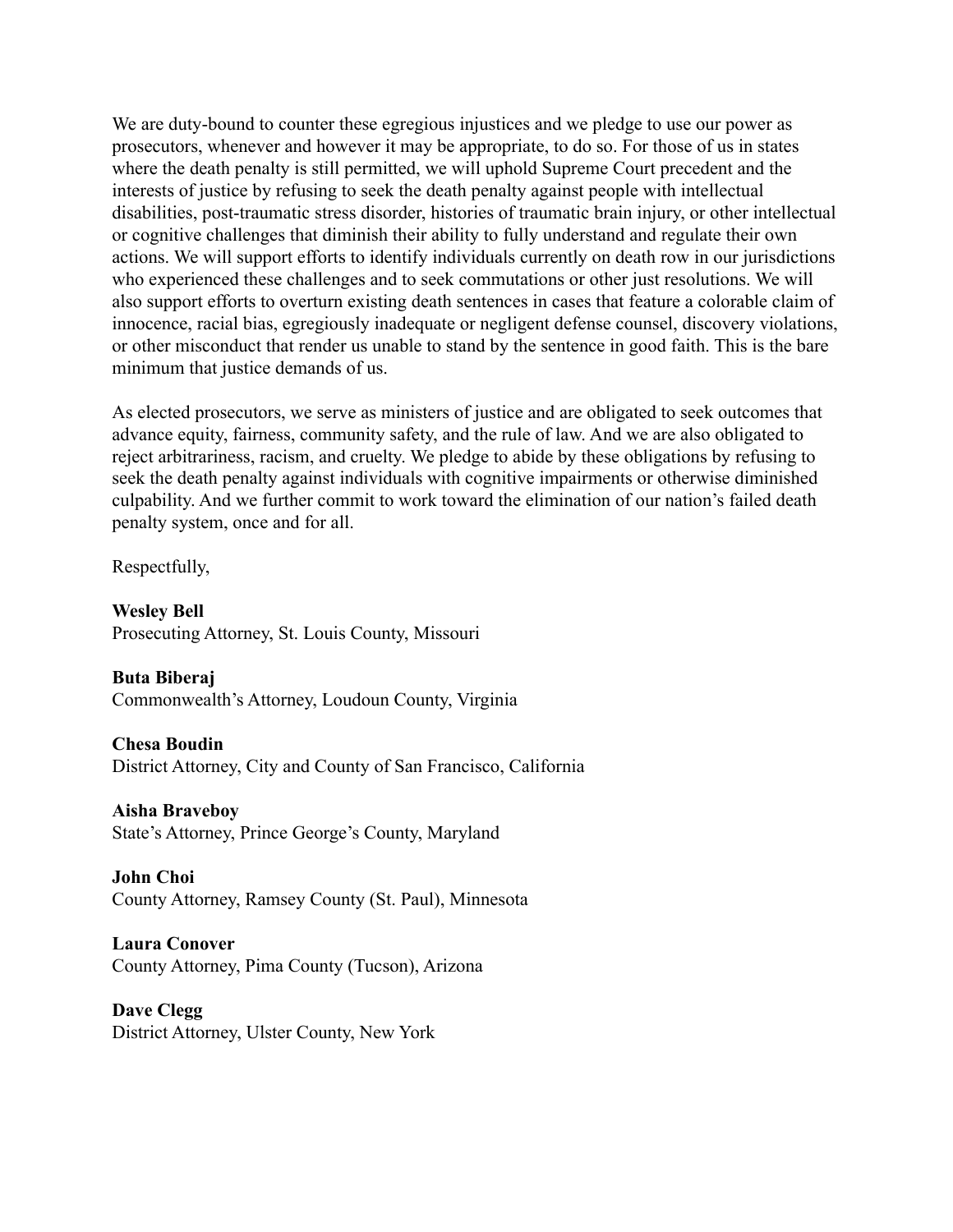**John Creuzot** District Attorney, Dallas County, Texas

**Satana Deberry** District Attorney, Durham County, North Carolina

**Parisa Dehghani-Tafti** Commonwealth's Attorney, Arlington County and the City of Falls Church, Virginia

**Steve Descano** Commonwealth's Attorney, Fairfax County, Virginia

**Thomas J. Donovan Jr.** Attorney General, Vermont

**Michael Dougherty** District Attorney, 20<sup>th</sup> Judicial District (Boulder), Colorado

**Mark Dupree** District Attorney, Wyandotte County (Kansas City), Kansas

**Matt Ellis** District Attorney, Wasco County, Oregon

**Keith Ellison** Attorney General, Minnesota

**Ramin Fatehi** Commonwealth's Attorney, City of Norfolk, Virginia

**Kimberly M. Foxx** State's Attorney, Cook County (Chicago), Illinois

**José Garza** District Attorney, Travis County (Austin), Texas

**George Gascón** District Attorney, Los Angeles County, California

**Sarah F. George** State's Attorney, Chittenden County (Burlington), Vermont

**Sim Gill** District Attorney, Salt Lake County, Utah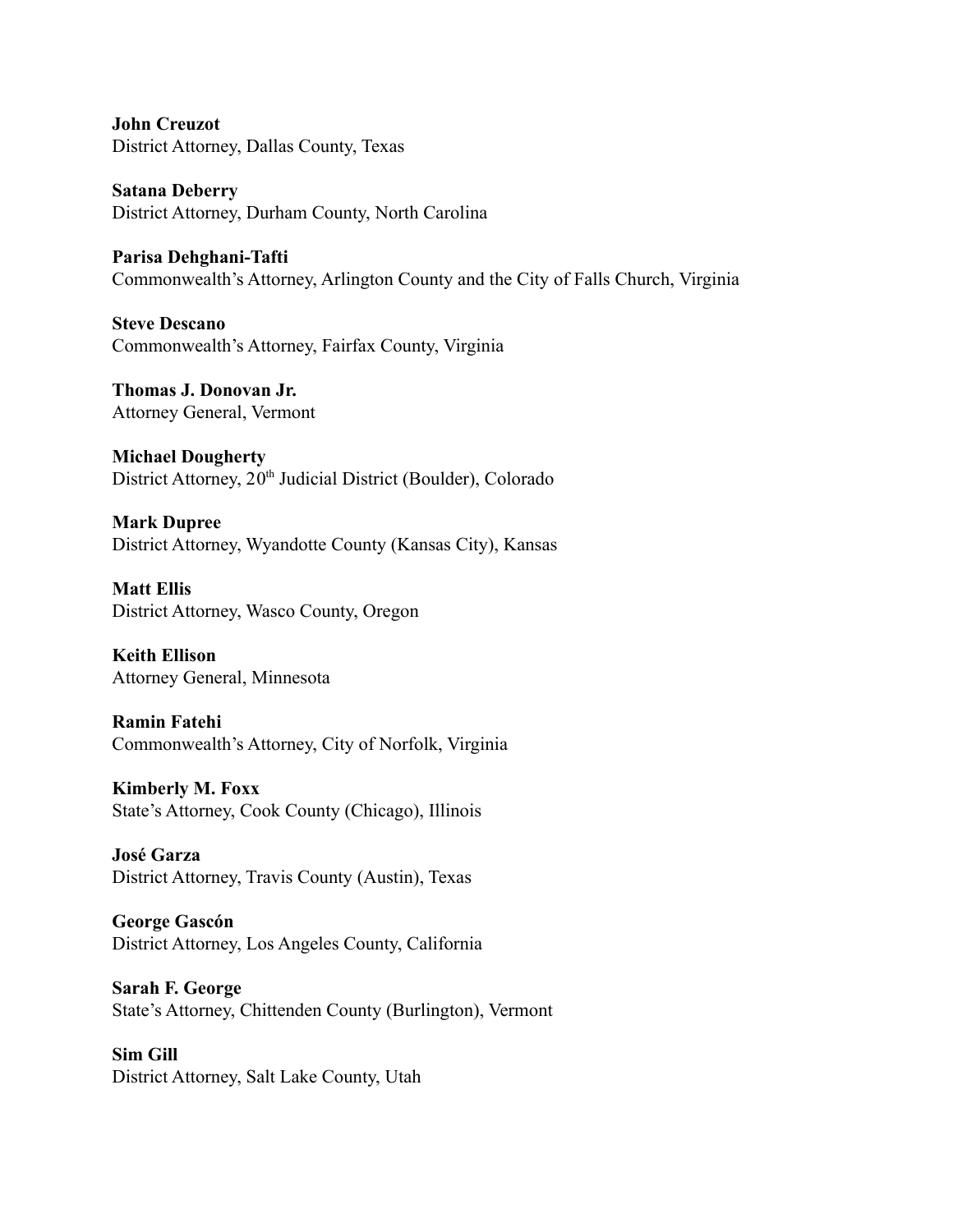**Deborah Gonzalez** District Attorney, Western Judicial Circuit (Athens), Georgia

**Eric Gonzalez** District Attorney, Kings County (Brooklyn), New York

**Mark Gonzalez** District Attorney, Nueces County (Corpus Christi), Texas

**Christian Gossett** District Attorney, Winnebago County, Wisconsin

**Andrea Harrington** District Attorney, Berkshire County, Massachusetts

**Jim Hingeley** Commonwealth's Attorney, Albemarle County, Virginia

**John Hummel** District Attorney, Deschutes County, Oregon

**Elizabeth K. Humphries** Commonwealth's Attorney, Fredericksburg, Virginia

**Natasha Irving** District Attorney, 6<sup>th</sup> Prosecutorial District, Maine

**Kathy Jennings** Attorney General, Delaware

**Melinda Katz** District Attorney, Queens County, New York

**Alexis King** District Attorney, 1<sup>st</sup> Judicial District, Colorado

**Lawrence Krasner** District Attorney, Philadelphia, Pennsylvania

**Rebecca Like** Acting Prosecuting Attorney, County of Kaua'i, Hawaii

**Edward E. Manisuban** Attorney General, Northern Mariana Islands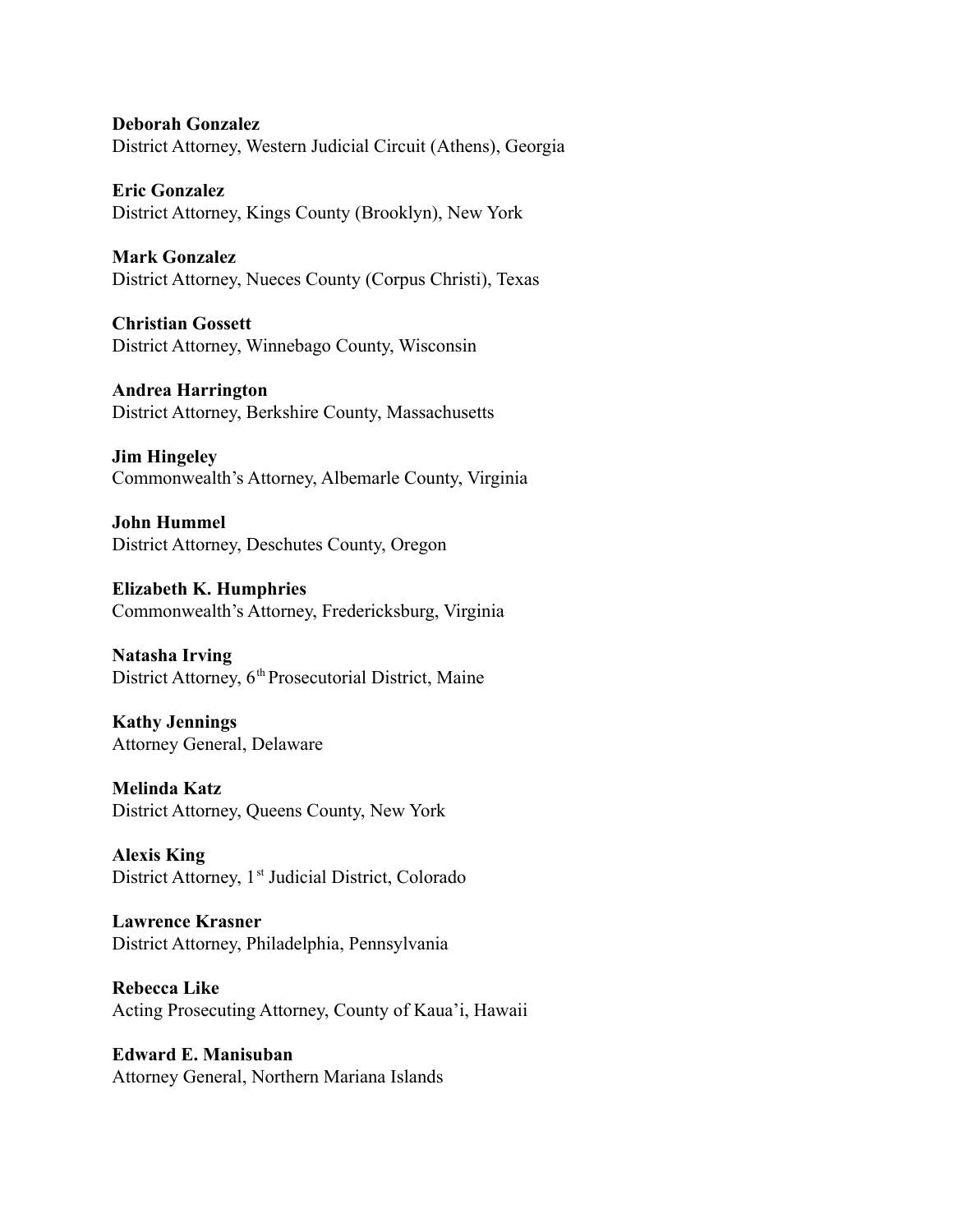**Brian S. Mason** District Attorney, 17<sup>th</sup> Judicial District, Colorado

**Beth McCann** District Attorney, 2<sup>nd</sup> Judicial District (Denver), Colorado

**Stephanie Morales** Commonwealth's Attorney, Portsmouth, Virginia

**Jody Owens** District Attorney, Hinds County, Mississippi

**Alonzo Payne** District Attorney, 12<sup>th</sup> Judicial District, Colorado

**Joseph Platania** Commonwealth's Attorney, City of Charlottesville, Virginia

**Bryan Porter** Commonwealth's Attorney, City of Alexandria, Virginia

**Karl Racine** Attorney General, District of Columbia

**Jeff Rosen** District Attorney, Santa Clara County, California

## **Marian Ryan**

District Attorney, Middlesex County, Massachusetts

**Dan Satterberg** Prosecuting Attorney, King County (Seattle), Washington

**Eli Savit** Prosecuting Attorney, Washtenaw County (Ann Arbor), Michigan

**Mike Schmidt** District Attorney, Multnomah County (Portland), Oregon

**Carol Siemon** Prosecuting Attorney, Ingham County (Lansing), Michigan

**David Sullivan** District Attorney, Northwestern District, Massachusetts